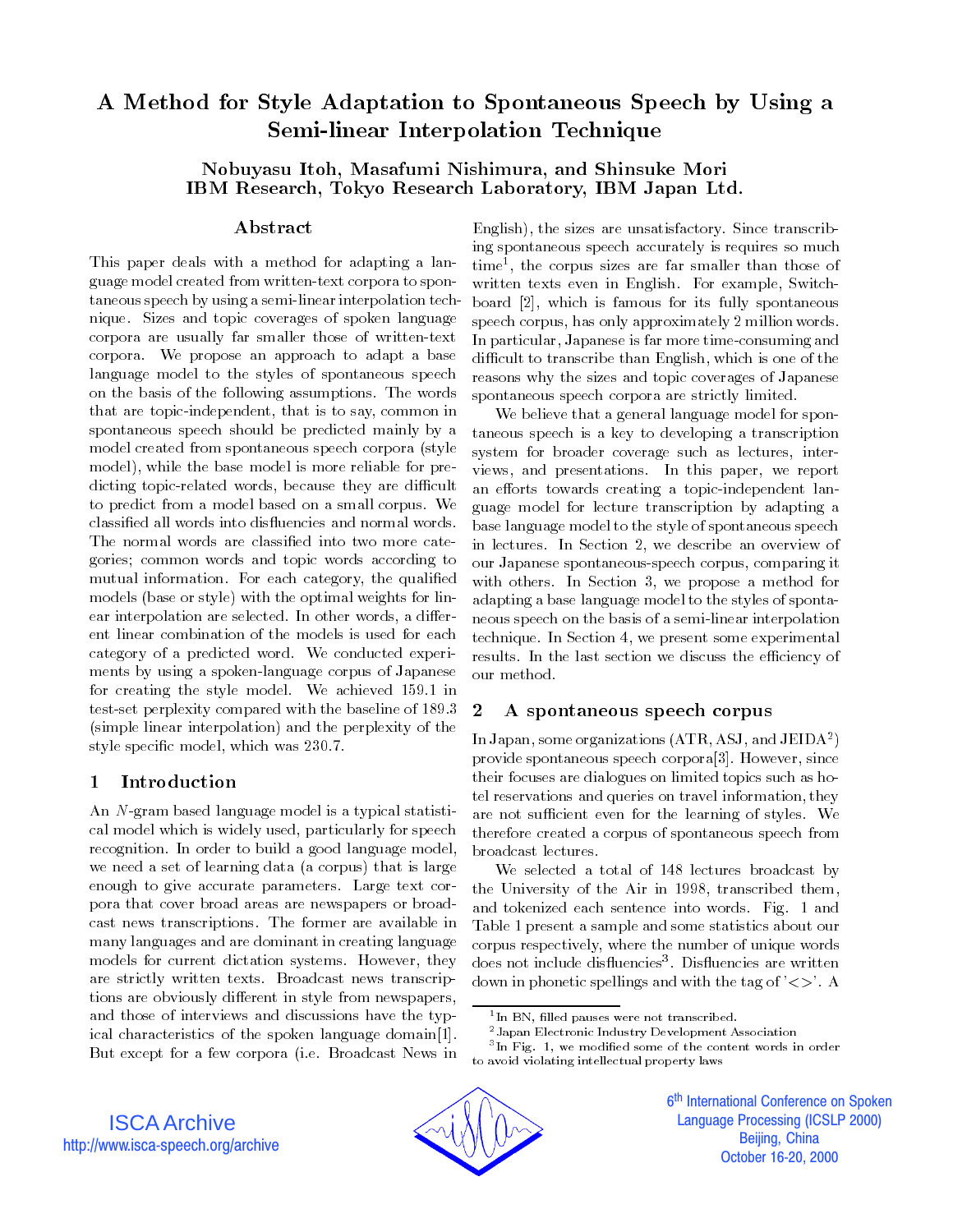Table 1: A broadcast-lecture corpus of Japanese Table 1: A broadcast-lecture corpus of Japanese

| No. of subjects    | 78                       |
|--------------------|--------------------------|
| No. of speakers    | 97                       |
| No. of words       | 1,098,888                |
| No. of uniq. words | 23,929                   |
| Disfluency         | 99,419 $(9.1\% \pm 4.0)$ |
| Filler             | 8.75%                    |
| Fragment           | 0.35%                    |

d tag is added to mark word fragments. In addition, we also tagged prolonged sounds at word endings (i.e.  $w \in \{ \infty, \infty \}$ , which are sometimes heard in Japanese. The reference [4] describes word units used in the corpus.

Shriberg<sup>[5]</sup> classified disfluencies on the basis of how the actual utterance must be modified to obtain the original (fluent) utterance. The three main types, filled pause, repetition, and deletion account for 85% of all disfluencies. According to this classification, " $\lt e$ :>" and " $\langle a: \rangle$ ", which play very similar role to "uh" or "um" in English, are filled pauses. Repetition means unintended addition of the same word, and deletion means a lack of a word which should be present in a fluent utterance. They also reported that in about 25% of repetitions and deletions word fragments, which do not compose a normal word, were observed in the Switchboard[2] corpus. In this work, we use the term disf luency in reference to interjectional words and phrases  $(Filler$  in Table 1) including filled pause, and word fragments. Other types of disfluency are not tagged. According to the statistics on our corpus, the rate of dis
uencies is 9.1%, which supports the belief that our corpus mostly consists of spontaneous speech.

We made a preliminary examination on the coverage of dis
uencies and other words (hereafter called normal words). Table 2 shows the word coverage of our base vocabulary for broadcast lectures except for dis fluencies. The base vocabulary list was created mostly from newspaper articles and archives of on-line texts on net forums, and its size is approximately 75K. To compare the results to those of other sources of test data,

| $\langle etc\rangle$ $I$ $_{also}$ $_{also}$ $_{also}$ $_{kono}$ $_{shiki}$ $_{wo< o.>}$                                                                                                                                                                                                                                                                                                                                                                                |  |  |
|-------------------------------------------------------------------------------------------------------------------------------------------------------------------------------------------------------------------------------------------------------------------------------------------------------------------------------------------------------------------------------------------------------------------------------------------------------------------------|--|--|
| $<\!\!\mathrm{e}{:}\!\!> \begin{array}{ccc} \mathit{[case]} & \mathit{attend} & \mathit{do} \\ \mathit{<}\!\!\mathrm{e}{:}\!\!> & \mathit{ni} & \mathit{sanka} & \mathit{shift} \\ \end{array} \hspace{0.2cm} \begin{array}{ccc} & \mathit{d} & \mathit{can} & \mathit{d} & \mathit{d} \\ \mathit{can} & \mathit{d} & \mathit{d} & \mathit{an}\!\!> \end{array} \hspace{0.2cm} \begin{array}{ccc} & \mathit{anka} & \mathit{a} \\ \mathit{a} & \mathit{a} & \mathit{a}$ |  |  |
|                                                                                                                                                                                                                                                                                                                                                                                                                                                                         |  |  |
| zeal and Japan in be-seen not<br>netsui – sorekara nihon dewa mirare naku                                                                                                                                                                                                                                                                                                                                                                                               |  |  |
| (tense)<br>ike<br>natta youna <sono> school (case) <br/> atta :</sono>                                                                                                                                                                                                                                                                                                                                                                                                  |  |  |
| $\mathbf{E}$ and $\mathbf{E}$ and $\mathbf{E}$ are the set of $\mathbf{E}$ and $\mathbf{E}$ are the set of $\mathbf{E}$                                                                                                                                                                                                                                                                                                                                                 |  |  |

| Figure 1: A sample of transcription |  |
|-------------------------------------|--|
|-------------------------------------|--|

| Table 2: Coverage of the base vocabulary (75K) |        |  |  |  |  |
|------------------------------------------------|--------|--|--|--|--|
| The University of the Air                      | -98.6% |  |  |  |  |
| Nikkei newspaper                               | 99.6%  |  |  |  |  |
| Mainichi newspaper                             | 98.7%  |  |  |  |  |

the coverages for some articles of two major Japanese newspapers are also listed. The table shows that the vocabulary list covers well the words that appeared in the broadcast lecture corpus and that the differences is slight. On the other hand, Fig. 2 shows the coverages of  $n$  most frequent disfluencies. Only a few of them cover the majority. For example, 24 disfluencies, which can be merged into 12 by ignoring ambiguities of transcription, account for 90% of all disfluencies.



Figure 2: Coverage of dis
uencies

### 3 Semi-linear interpolation techniques

Our broadcast lecture corpus includes many topics on various areas from literature to information science. However its size is only about 1.1M words, which is obviously insufficient for building a general language model for spontaneous speech. We therefore propose to apply semi-linear interpolation techniques to style adaptation. In other words, we aim at adapting the style of a base language model, which is created from large corpora of written texts, to spontaneous speech by using the broadcast lecture corpus. The basic idea is that all words are classied into the following categories, and that qualied models with the optimal weights for linear interpolation are selected. The categories are

- disfluencies
- words that frequently appear in broadcast lecture corpus independently of the topics (hereafter referred as common words)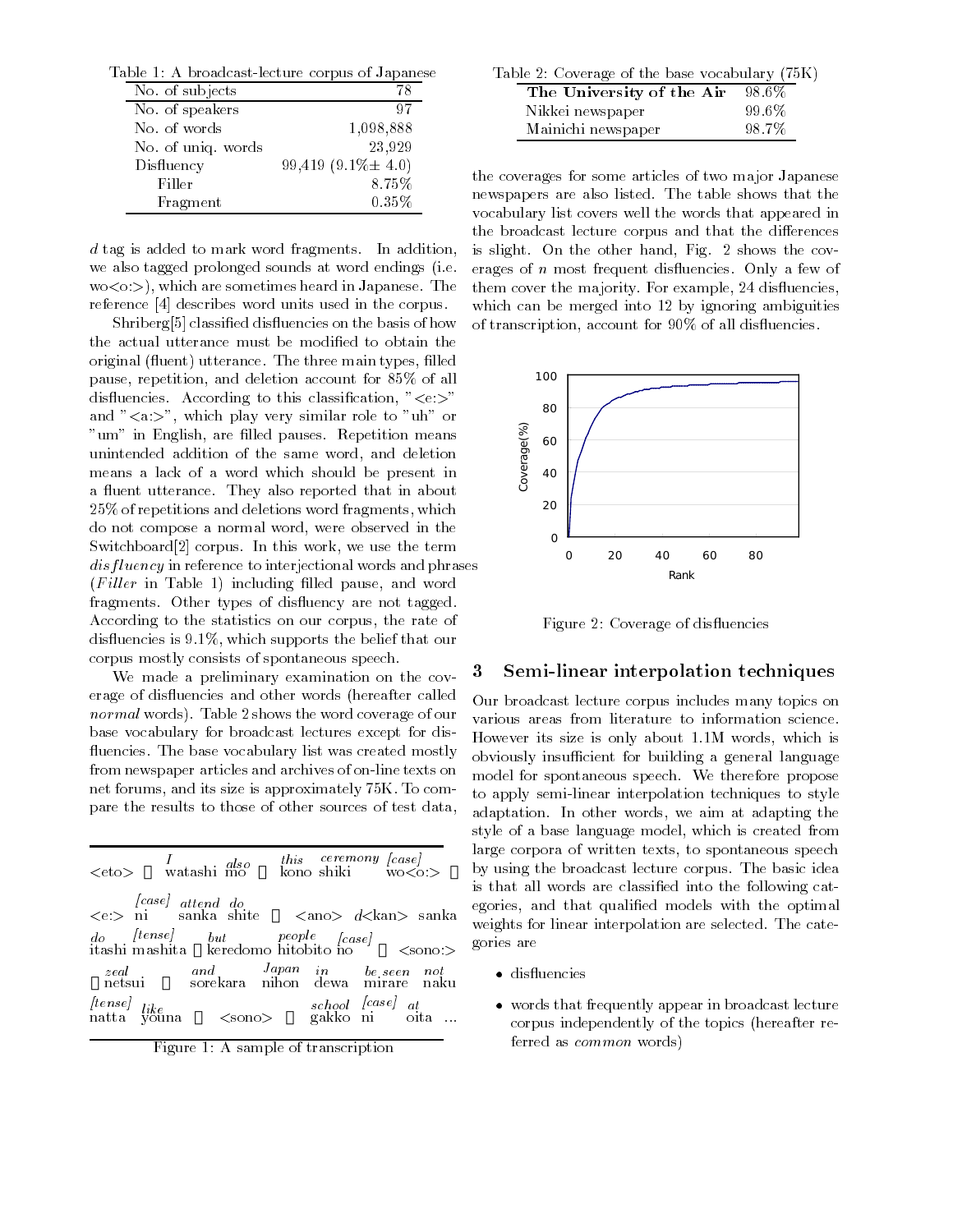topic-related words (hereafter referred as topic words) words) when the contract of the contract of the contract of the contract of the contract of the contract of the

This category-based adaptation is therefore based on linear interpolation. But the total adaptation is nonlinear, which is the reason why we refer it as semi-linear.

### 3.1 Disfluency model

disfluencies. In this model, disfluencies themselves are assumed to be normal-word events, though they do not help the prediction of the next word. Siu[7] also reported a similar model called *skip* N-gram. Siu treated<br>
such dietures of differently (suturation the M gram on  $F$ each disfluency differently (extending the  $N$ -gram order *or* skipping the disfluency) depending on the function, and obtained a small improvement in perplexity.

On the other hand, in Japanese, the probabilities of dis
uencies are usually estimated by heuristic methods instead of learning from a corpus. For example, Ohtsuki [8] treated disfluencies as commas or the beginning  $3.2$ of a sentence in their language model.

In this work, we combine the base language model with that created from our broadcast-lecture corpus. The learning data of the base model are newspaper articles, where disfluencies almost never appear. Simple combination degrades the accuracy of the prediction of dis
uencies rather than improves it. Thus, we tested the following approaches, where different models are used for predicting disfluencies and normal words, and compared them.

#### [Model 1] (Dis1)

Disfluencies are predicted by uni-gram probabilities that are learned from the broadcast lecture corpus, and normal words are predicted by the linear-interpolated model of the base tri-gram and broadcast lecture trigram, where all disfluencies are skipped in the word history. The following is the formula of this model.  $V_D$ denotes the set of disfluencies.  $P_{ua}$  and  $P_{base}$  designate that they are estimated from the broadcast lecture (the University of the Air) corpus and the newspaper corpora respectively.  $h$  and  $h_s$  means a word history and that with skipped disfluencies respectively.  $\lambda$  denotes an interpolation coefficient.

$$
P(w_n | h) =
$$
  
\n
$$
\begin{cases}\nP_{ua}(w_n) & (\text{if } w_n \in V_D) \\
\lambda P_{ua}(w_n | h_s) + \\
(1 - \lambda)\delta_{\overline{D}} P_{base}(w_n | h_s) & (\text{if } w_n \notin V_D) \\
\delta_{\overline{D}} = 1 - \sum_{w_n \in V_D} P_{ua}(w_n | h_s)\n\end{cases}
$$

[Model 2] (Dis2) Dis
uencies are predicted by tri-gram probabilities that are learned from the broadcast lecture corpus. Normal words are predicted by the same formula as Model 1.

$$
P(w_n | h) = P_{ua}(w_n | h_s) \quad (\text{if } w_n \in V_D)
$$

[Model 3] (Dis3)

Stolcke[6] proposed a clean-up model for predicting speech the probabilities of normal words are calculated by the Normal words are predicted by the interpolated model of normal  $N$ -gram and skip  $N$ -gram. That is to say, following formula, where  $\gamma$  is an interpolation coefficient. Dis
uencies are predicted by the same formula as Model 2.

$$
P(w_n | h) =
$$
  
\n
$$
\lambda P_{ua}(w_n | h) + (1 - \lambda)\delta_{\overline{D}}P_{base}(w_n | h_s) \text{ (if } w_n \notin V_D)
$$
  
\nwhere  
\n
$$
P_{ua}(w_n | h) = \gamma P_{ua}(w_n | h_s) + (1 - \gamma)P_{ua}(w_n | w_{n-1})
$$

#### Category-based adaptation of normal words

In this section, we describe a method for adapting the probabilities of normal words to spontaneous speech. Seymore[9] proposed classifying a vocabulary list into three categories: General, On-topic, and Off-topic, and to use a different model for predicting the word of each category. However, their reported result using their proposed model is inferior to the results of simple linear interpolation. We therefore use the best-interpolated model for each of the word categories. The basic assumptions in our approach are that the words that are common in the broadcast lecture corpus should be predicted mainly by a model created from it, while the base model is more reliable for predicting topic words. The following is the formulated expression, where  $V_C$ and  $V_T$  designate common words and topic words respectively.

$$
P(w_n | h) =
$$
  
\n
$$
\begin{cases}\n\lambda_C P_{ua}(w_n | h) + (1 - \lambda_C) \delta_{\overline{D}} P_{base}(w_n | h) \\
w_n \in V_C \\
\delta_T (\lambda_T P_{ua}(w_n | h) + (1 - \lambda_T) \delta_{\overline{D}} P_{base}(w_n | h)) \\
w_n \in V_T\n\end{cases}
$$

 $\delta_T$  is the normalized coefficient and calculated by the following formula:

$$
\delta_T(h) = \frac{\displaystyle 1\text{-}\sum_{w_n \in V_C} \frac{\lambda_C \, P_{u a} \left(w_n \left|h\right.\right) + \left(1-\lambda_C\right) \delta_{\overline{D}} P_{b \, a \, s \, e} \left(w_n \left|h\right.\right)}{\displaystyle \sum_{w_n \in V_T} \left(\lambda_T \, P_{u \, a} \left(w_n \left|h\right.\right) + \left(1-\lambda_T\right) \delta_{\overline{D}} P_{b \, a \, s \, e} \left(w_n \left|h\right.\right)\right)}}
$$

Many research projects have been conducted on methods for measuring how much a word is used depending on various topics. Relative entropy,  $\chi^+$ , and mutual